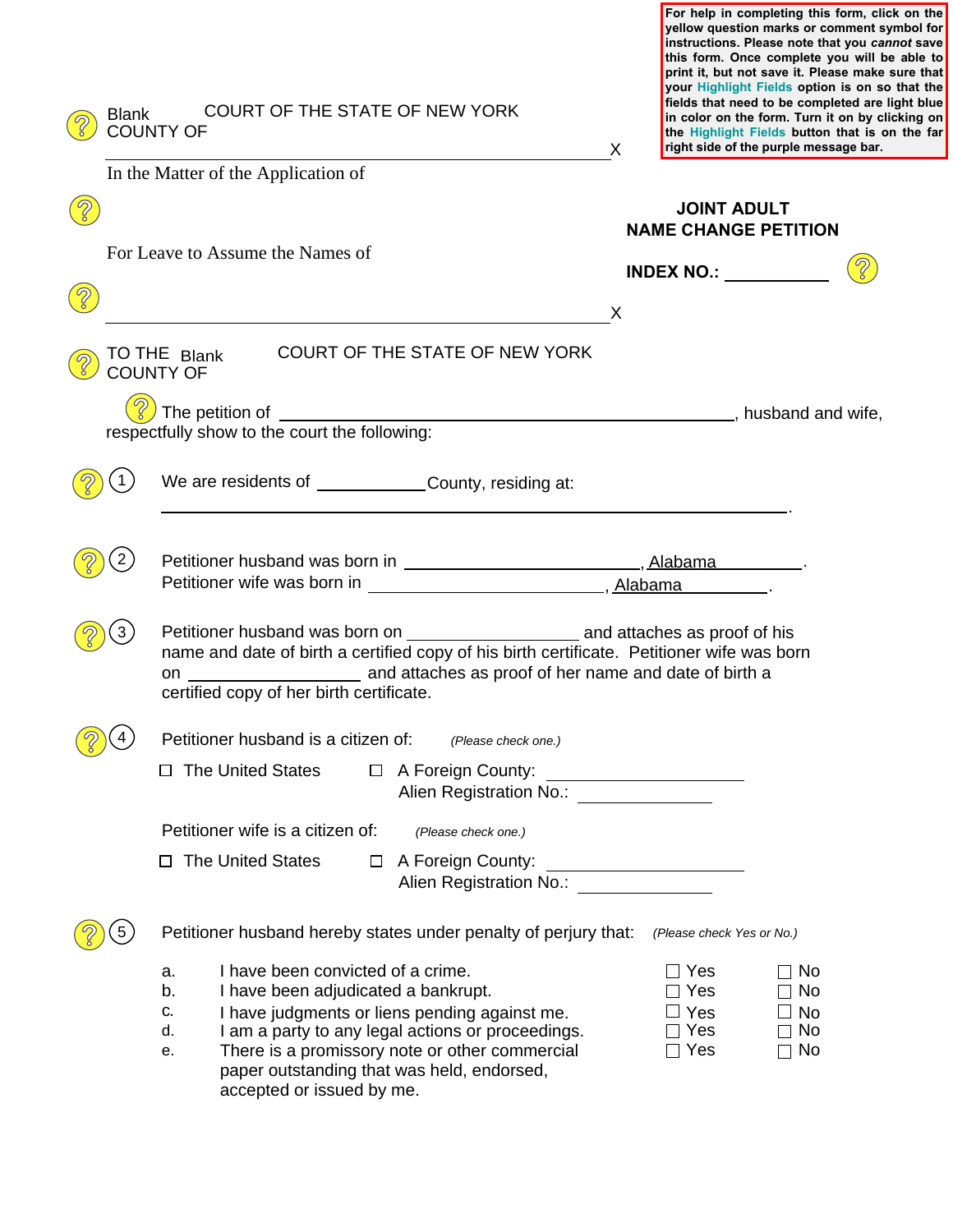

6

Petitioner wife hereby states under penalty of perjury that: *(Please check Yes or No.)*

- a. I have been convicted of a crime.
- b. I have been adjudicated a bankrupt.
- c. I have judgments or liens pending against me.<br>d. I am a party to any legal actions or proceeding
- d. I am a party to any legal actions or proceedings. □ Yes □ No
- e. There is a promissory note or other commercial  $\square$  Yes  $\square$  No paper outstanding that was held, endorsed, accepted or issued by me.

| $\Box$ Yes | Π No         |
|------------|--------------|
| $\Box$ Yes | ⊟ No         |
| $\Box$ Yes | $\square$ No |
| $\Box$ Yes | $\Box$ No    |
| l l Yes    | ⊟ No         |

If either of you answered ''Yes'' to any of the statements in question 5, set forth a complete explanation of the circumstances. Otherwise, put ''NA'' or ''Not Applicable''.

|                | Petitioner husband hereby states under penalty of perjury that:                                                          | (Please check Yes or No.)            |                      |
|----------------|--------------------------------------------------------------------------------------------------------------------------|--------------------------------------|----------------------|
| a.<br>b.<br>C. | am paying/receiving alimony.<br>am paying/receiving spousal support (maintenance).<br>am paying/receiving child support. | $\Box$ Yes<br>Π Yes<br>.∃ Yes        | ⊥ No<br>l No<br>∃ No |
|                | Petitioner wife hereby states under penalty of perjury that:                                                             | (Please check Yes or No.)            |                      |
| a.<br>b.<br>c. | am paying/receiving alimony.<br>am paying/receiving spousal support (maintenance).<br>am paying/receiving child support. | $\Box$ Yes<br>$\sqsupset$ Yes<br>Yes | ⊥ No<br>∩ No<br>No   |

If either of you answered ''Yes'' to any of the statements in question 7, set forth a complete explanation of the circumstances. Otherwise, put ''NA'' or ''Not Applicable''. If you are paying alimony, spousal support (maintenance) or child support, please indicate whether or not your payments are up to date. If your payments are not up to date, please indicate the amount of arrears (back payments) due:

We wish to change our names for the following reasons:



8

9

We state under penalty of perjury that we: *(Please check Have or Have not.)*

 $\Box$  Have  $\Box$  Have not any court. If you checked ''Have'', describe the outcome of those proceedings and attach any appropriate documents. Otherwise, put ''NA'' or ''Not Applicable''. previously filed an application for a change of name with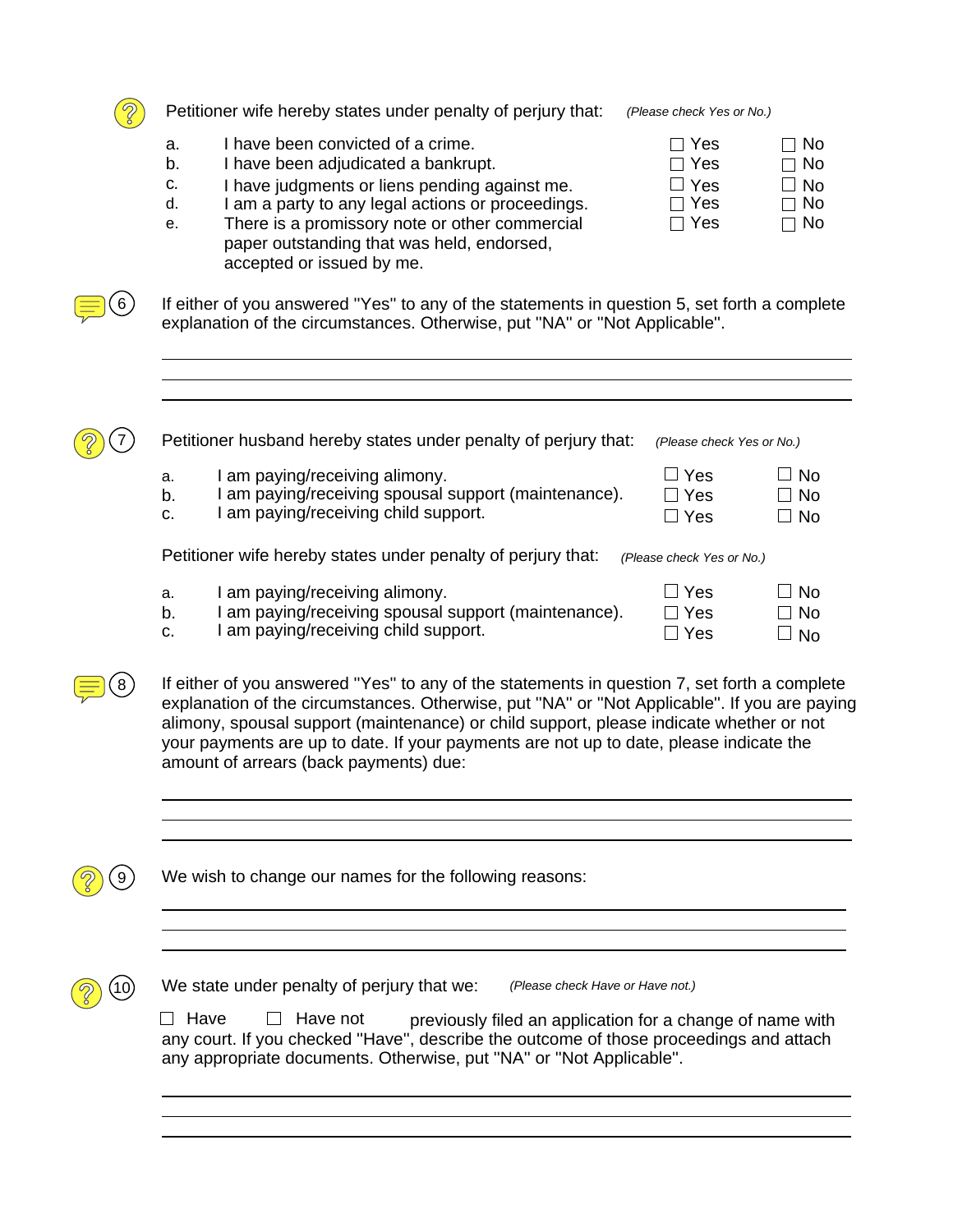| R<br>names of |                  | <b>WHEREFORE, petitioners respectfully ask for an order permitting them to assume the</b> |
|---------------|------------------|-------------------------------------------------------------------------------------------|
| Dated:        | New York<br>, 20 |                                                                                           |
|               |                  | Signature                                                                                 |
|               |                  | Print name                                                                                |
|               |                  | Signature                                                                                 |
|               |                  | Print name                                                                                |